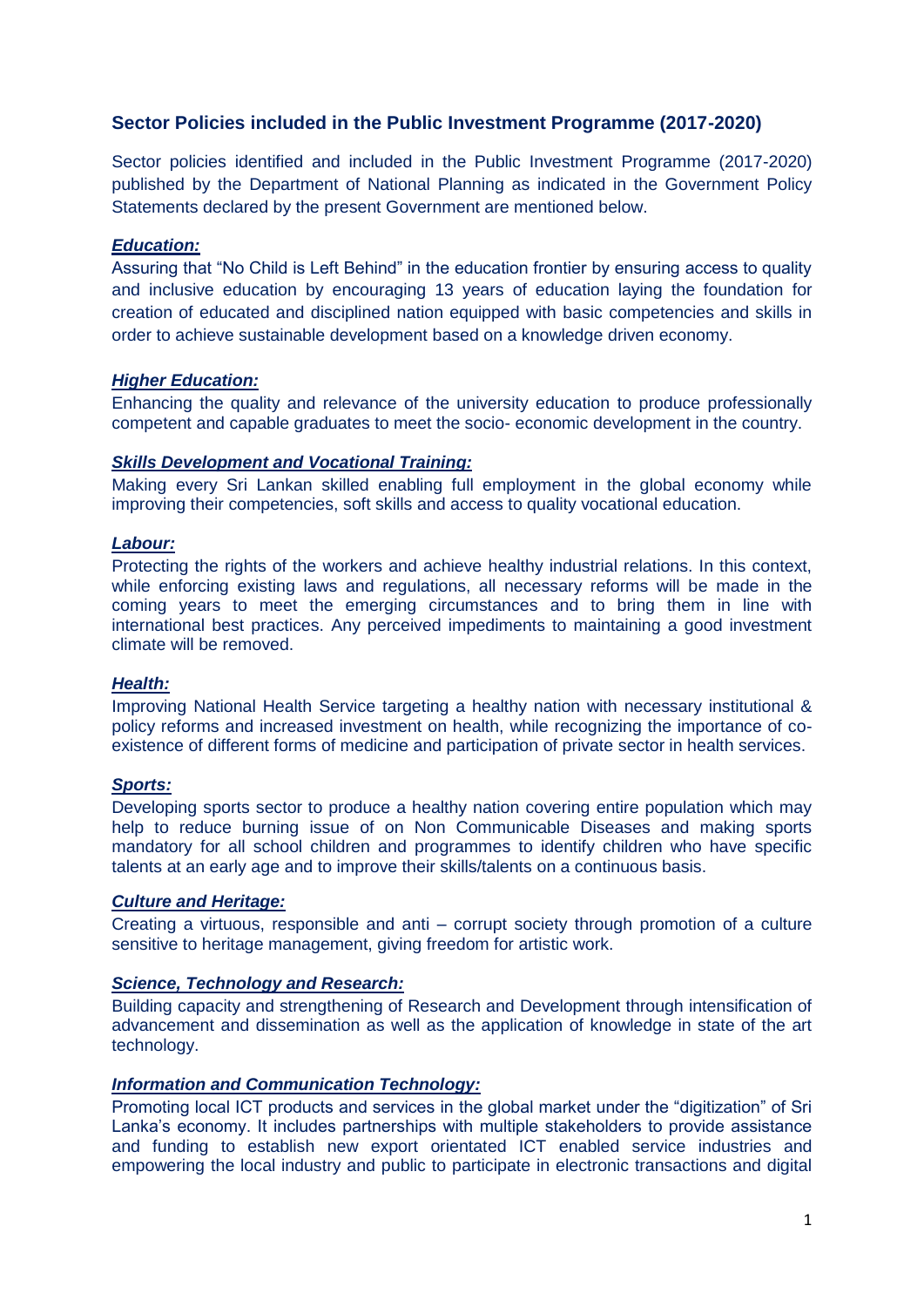services. It enables principles of good governance such as transparency, participatory approach and efficiency in their day-to-day business or lives.

## *Crop Agriculture:*

Commercialization of agriculture sector with eco-friendly innovative technologies will contribute to achieve inclusive and sustainable economic growth ensuring food security and food sovereignty of the nation and to sustain the drive of competitiveness of agriculture and agro agro-based products in the international market.

## *Livestock:*

Increasing production and quality of livestock products to satisfy the local demand and to boost rural income with the objective of making our farmers capable to compete in local and international markets.

# *Plantation:*

Driving the plantation sector for capturing a considerable market share in the international market while ensuring the decent living conditions of the plantation community.

## *Fisheries:*

Increasing the competitiveness of Sri Lankan fishery products in the international market while ensuring the food security of people and improved living status of the fishing community.

## *Land and Land Development:*

Rational utilization of land resource on the basis of suitability evaluation for achieving higher economic gain, ensuring food security and decent living of people while maintaining the equity and ecological sustainability.

### *Industry:*

Supporting private sector development especially in export oriented industries with emphasis on the diversification of products and geographical location and more effective industrial harmony, high value added and productivity driven industrialization.

#### *International Trade and Foreign Investment:*

Ensuring high trade performance and increased global integration by creating business friendly regulatory and operational environment while giving due consideration to the increased consumer welfare.

## *Tourism:*

Transforming Sri Lanka as the world's most treasured island for tourism.

## *Roads:*

Facilitating the economic growth of the country creating an efficient road network, connecting large and emerging cities, townships, economic centers and rural hubs while ensuring safety and equity.

## *Land and Transport:*

Meeting the present and future passenger and goods transport demand by ensuring quality, safety and affordability with the widest possible mode mix and technological innovations in order to provide mobility requirement.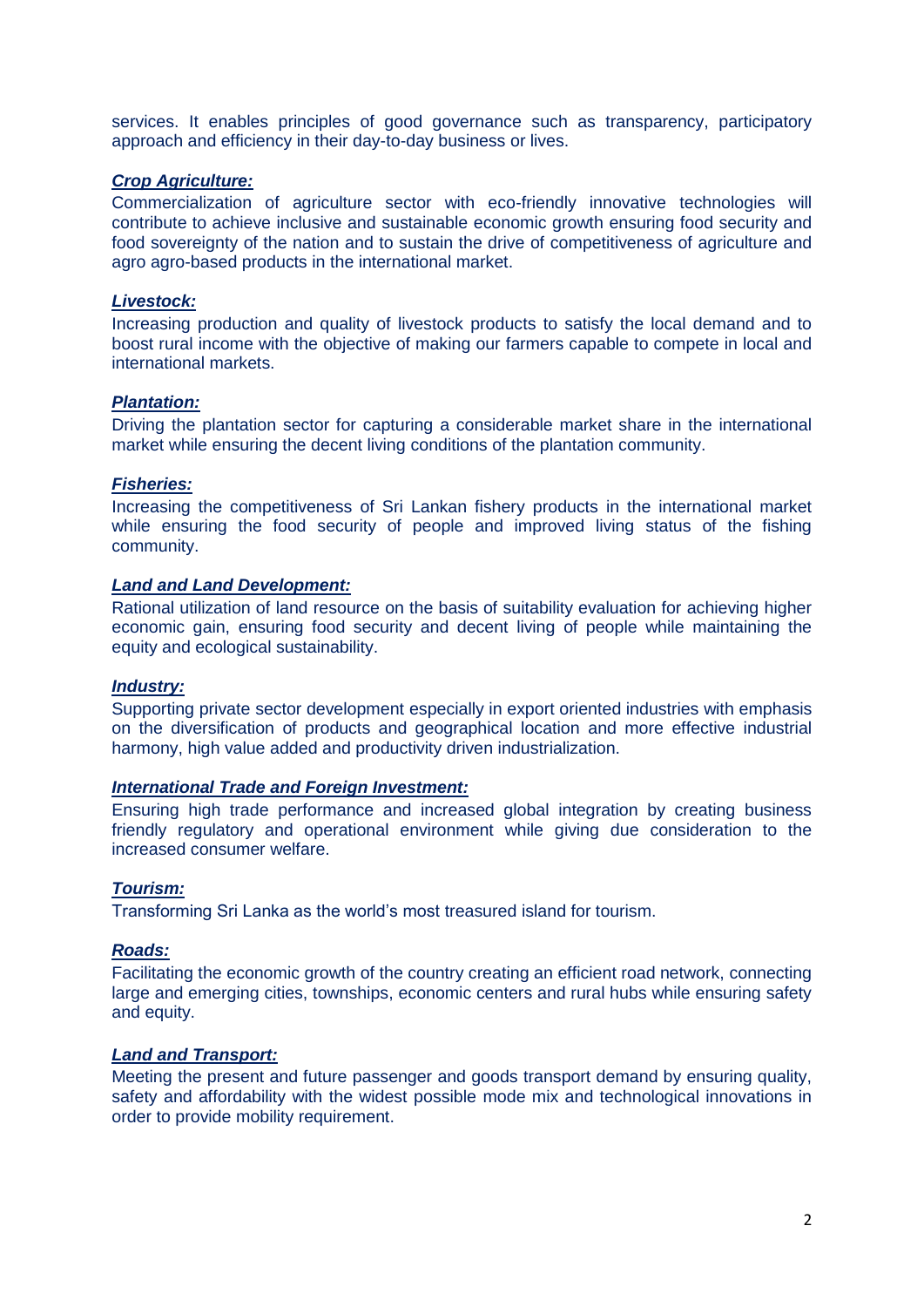## *Ports and Shipping:*

Making Sri Lanka the most competitive and preferred port and shipping destination in the region.

## *Aviation:*

Transforming the country as the best air service provider to become one of the most popular tourist destinations in the region through a strong worldwide aviation network.

### P*ower and Energy:*

Ensuring energy security by diversification of energy resources and energy mix will be rationalized considering economic cost, environmental impacts, reliability of supplies, convenience to consumers and strategic independence.

## *Irrigation and Water Resources Development:*

Ensuring water availability to water users, providing water in adequate quantities with improved management, enhanced productivity and water use efficiency while paying attention to spatial variation of water availability in the country.

# *Water Supply and Sanitation:*

Providing equitable access to safe drinking water & sanitation for the entire population in order to increase socio-economic condition as well as living standards of the people in the country while accommodating increasing demand of water supply of the commercial and industrial sector.

## *Housing and Construction:*

Ensuring access to affordable decent housing facilities for every family and thereby raising the quality of life of all citizens and uplifting the domestic construction industry by expanding the employment opportunities in the local construction industry as well as overseas.

#### *Urban Development:*

Redesign the existing unplanned and haphazardly developed cities as large urban centers to facilitate the improvement of investment climate to attract business, industries, Foreign Direct Investments by assuring sustainable city development and converting Western region, the main economic hub of Sri Lanka into a megapolis and thereby interlinking subsequent urban centers to the core economic city while improving the healthy living standards of the people.

#### *Judicial System:*

Eliminating all economic, geographic, legal and procedural barriers that restrict access to justice by improving legislation and laws and increasing awareness of rights and duties.

#### *Public Management:*

Increasing efficiency and effectiveness of the public service through empowering and motivating public servants and using modern technology and techniques while ensuring accountability and transparency in the provision of a quality public service.

#### *Social Integration:*

Rebuilding, reassuring and re-establishing harmony in political, economic and social spheres among the people and eliminating suspicion and distrust among communities in every corner of the country.